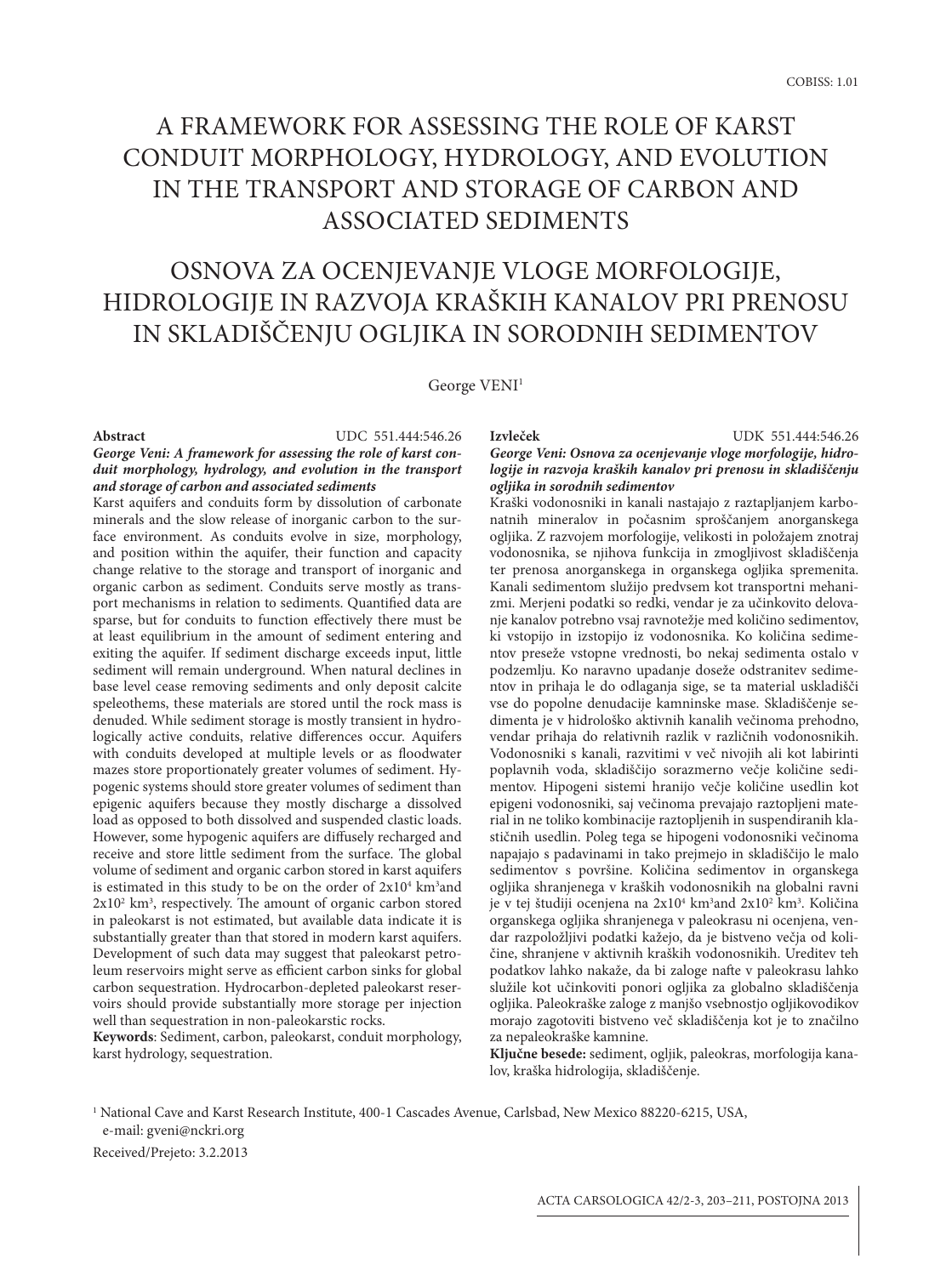### INTRODUCTION

Caves are commonly thought of as dirty places, so it is ironic that cave sediments have seen relatively little study as compared to topics such as cave hydrology, morphology, and mineralogy. Reviews by Ford (2001), Gillieson (2004), Sasowsky (2004), and Springer (2005) nicely summarize how sediments accumulate in karstic caves as passages dissolutionally and mechanically enlarge, leaving collapsed rock and insoluble materials behind (autochthonous sediments). They further explain how as cave entrances and sinkholes enlarge, increasingly greater amounts of sediment move underground through the action of water, wind, and animals (allochthonous sediments). Most detailed studies focus on the mechanism of cave sedimentation, generally in regard to a specific cave or karst area (e.g. Bottrell *et al.* 1999), while others investigate sediment stratigraphy or content (typically bone or mineral) to interpret modern to past hydrologies, contaminant transport, paleoclimate, and potential economic resources. Sasowsky and Mylroie (2004) provide several examples.

Cave sediment generally includes inorganic carbon, often in the form of speleothems, and organic carbon, often plant and animal detritus. The study of carbon in cave sediments is a largely uninvestigated topic but one which is gaining attention. The purpose of this paper is to use the published information available on cave carbon to establish a conceptual framework on how organic and inorganic carbon enters, is stored, in some cases produced in, and ultimately returned to the surface from karst caves and aquifers. Testing and refinement of this framework by future authors is encouraged.

This paper focuses on the role of conduit morphology, aquifer hydrology, and changes in sediment and carbon movement and distribution, as individual conduits and aquifers evolve. One section estimates the critically important total volume of sediment and carbon stored in karst conduits; paleokarst is considered separately. For the purposes of this paper, sediment within the aquifer is considered fluvial in the sense of how most of it is transported and deposited; sediment transport by wind and animals, while at times locally significant, rarely extends far into the aquifer system. "Conduit" is generally used rather than "cave" to include caves as well as voids too small for human access but formed by turbulent groundwater flow and which collectively play significant roles relative to sediment and carbon. Similarly, "sediment" is used to address the total mass of material; its application to carbon is implied. "Carbon" is used when specificity is required. Chemolithoautotrophic microbes potentially produce a major source of organic carbon in karst systems but are not considered in this paper.

#### CONDUIT MORPHOLOGY AND HYDROLOGY

One of the defining characteristics of a karst conduit is its ability to transmit turbulent groundwater flow and hence sediment. A conduit's tendency to deposit, erode, or transport sediment depends on two primary factors: conduit morphology and conduit and aquifer hydrology. See Veni (2005) for a summary of conduit types and origins.

Certain basic principles of sediment movement and distribution relative to conduit morphology and hydrology must be acknowledged. The potential for sediment transport, as opposed to deposition, increases with:

1) conduit slope;

2) hydraulic gradient;

3) smoother conduit cross sections;

4) frequency of flood events;

5) magnitude of flood events;

6) position with respect to the water table; and

7) decreases in conduit width that focus erosion on passage floors.

All of these factors assume at least intermittently turbulent groundwater flow through the conduit to carry sediment. Position with respect to the water table is the least reliable predictor of sediment transport; conduits high in the vadose zone have the greatest competence to erode sediments while those closer to the water table are more likely to carry converged groundwater flow with a far greater capacity to move sediment. Herman *et al.* (2012) provide a detailed review of factors affecting sediment transport through karst aquifers.

Based on the above principles, rough predictions can be made about gross sediment distribution throughout a particular cave or karst aquifer if some of those parameters are known. The availability of sediment on the surface is generally not a major factor in those principles. While it has an effect on short-term deposition and erosion, the long-term function of the conduit will be determined by those principles; differences in sediment input will mostly affect the degree of how sediment is trans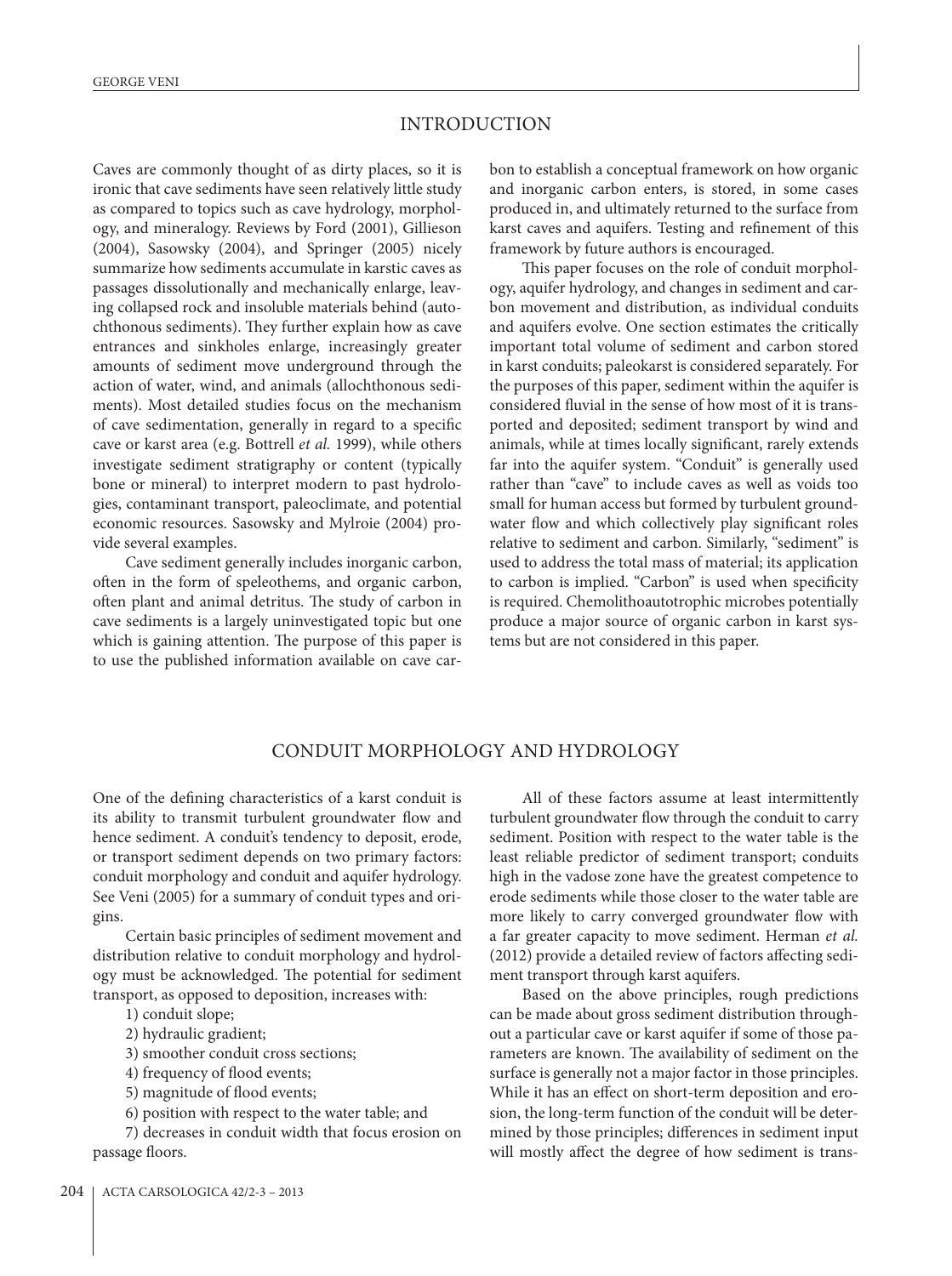ported or deposited, not the general principles affecting transport and deposition.

Throughout the history of a conduit, its primary function is to transport water and to a generally lesser degree, sediment, in, through, and out of the karst aquifer; storage is a relatively minor function. Data which quantify the volume of sediment stored in a karst aquifer are sparse, relative to the sediment that flushes through it, but Worthington (1984) provides an instructive example. Analogous information is also available for comparison and to support the point. A useful study is that of Worthington *et al.* (2000) who found in studying four distinct types of unconfined karst aquifers that the volume of water stored in the conduits ranged from 0.05- 2.8% while 94-99.7% of the groundwater transported through the aquifer over time moved through the conduits. When considering that the same water carries sediment and dissolved solids, even though the energy and stresses needed to move sediment are greater than just moving water, it is reasonable to assume that only a small percentage of that sediment is stored in the hydrologically active part of the aquifer at a given time, while a vastly greater volume is washed through. Groves and Meiman (2001) give an example of a cave system that is discharging stored sediments and limestone eroded from cave walls in a far greater volume than the sediment which enters that aquifer.

For most of their histories, karst aquifers must function close to equilibrium or at a sediment deficit relative to the amount of sediment entering and exiting; how this equilibrium relates to the increase in total stored sediment as conduits enlarge is discussed later. Prolonged sediment surplus will result in the filling of the conduits and a non- or poorly-functional aquifer; Herman *et al.* (2012) offer an equation that quantifies this behavior. Typically, a cave stream will erode or deposit sediment until equilibrium is reached relative to the volume, gradient, grain size, and other conditions of the stream. Major episodes of erosion or deposition may take millennia to recover, or may recover within the time frame a single storm event. For example, Van Gundy and White (2009) describe a flood dislodging  $1,800 \text{ m}^3$  of soil from a sinkhole into a cave. After the flood, no measureable accumulation of sediment was found inside, which considering the conditions of the cave strongly suggest that most was transported through. Bosch and White (2004) offer an equation for measuring sediment flux through a karst groundwater drainage basin.

Sediment storage is mostly transient in hydrologically active conduits, but relative differences occur due to differences in conduit morphology, hydrology, and origin. Palmer (1991) identified 15 major types of conduit patterns based on a karst aquifer's dominant porosity and type of recharge. In general, mazes and multitiered caves, no matter their origin and in proportion to their active groundwater flow, have the potential to store greater volumes of sediment than other types of caves. These types of caves have a high proportion of passage volume for sediment storage relative to the volume of their active or seasonally active streams. In both cases, flood waters rise into higher level passages and mazes where sediment is deposited. Sedimentation is especially enhanced in maze caves where the injected flood water becomes ponded or nearly ponded in the conduits, allowing sediment to settle with little potential for removal; high passages that can sustain significant currents provide relatively less opportunity for sedimentation.

Palmer (1991) recognized three main types of recharge: karst depressions, diffuse, and hypogenic. Gravity-drained epigenic aquifers with either depression-focused or diffuse recharge discharge dissolved, suspended, and bedload sediments. In principle, hypogenic conduits should proportionally store more sediment as discussed below at the end of this section.

Palmer's (1991) classification system is also useful in assessing the type of sediment in each type of aquifer. Those recharged by sinkholes and other focused sources have the greatest sediment diversity, containing allochthonous and autochthonous sediments with the allochthonous sediments potentially including non-carbonates/non-evaporites washed in from adjacent rocks. They also contain the greatest percentage of organic carbon from soils, plants, and animals carried into the conduits by water, wind, or gravity.

Diffusely recharged karst aquifers contain few allochthonous clastic sediments. Organic carbon is primarily limited to tree roots that may penetrate conduits, and organic particles and dissolved carbon moving down fractures (e.g. Toth 1998). However, diffusely recharged aquifers that discharge near valley floors may contain substantial organic carbon deposited by backflooding of surface streams into the conduits. Although not a diffusely recharged karst aquifer, Mammoth Cave, USA, provides an excellent example of extensive sediment transport that resulted from backflooding. Hendrickson (1961) and Collier and Flint (1964) found clay and silt deposited up to 6 cm thick and at least 2 km into the cave.

Hypogenic aquifers discharge rising water under pressure, with gravity holding much of the suspended load and bedload in the aquifer, consequently resulting in a relatively greater accumulation of insoluble sediment with the soluble fraction removed in the dissolved load. Because most conduits in hypogenic aquifers are deep below the water table and not readily observable, this proportionately greater sediment accumulation is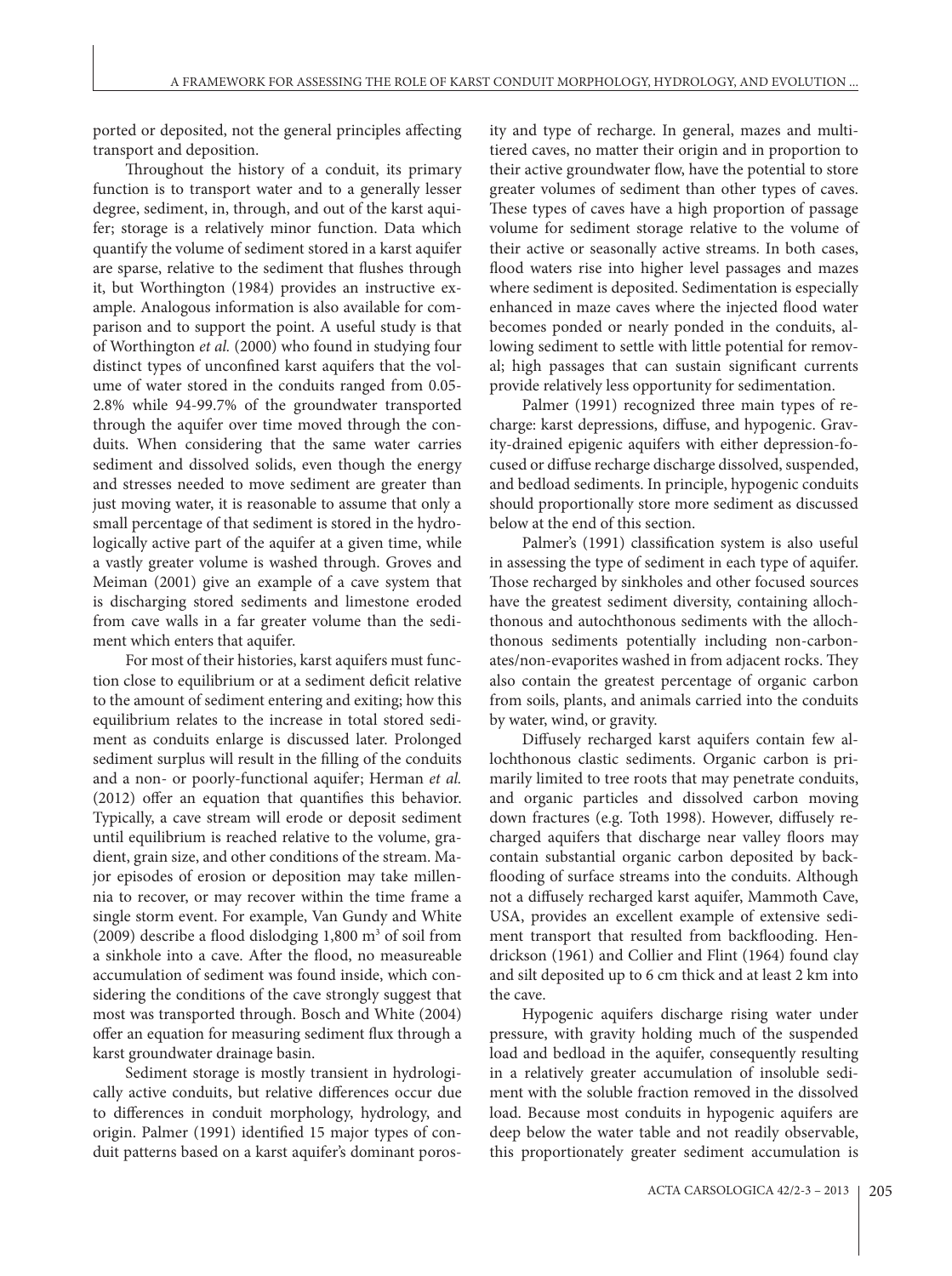often not apparent in the humanly-accessible portions of the conduit system.

Hypogenic karst aquifers with focused recharge may contain the same variety of sediments at their upgradient, unconfined ends as epigenic aquifers. Most of this material is deposited in the conduits prior to reaching the downgradient end, or dissolved and discharged from the aquifer. Diffusely recharged hypogenic aquifers receive few allochthonous clastic sediments, but unless diagnostic allochthonous trace minerals are transported through the system it may be impossible to distinguish focused from diffuse recharge at the aquifer's downgradient end. Analyses of sediment at the downgradient end of hypogenic aquifers may suggest a predominantly autochthonous origin (e.g. Veni & Heizler 2009), which could be misleading without detailed knowledge of the recharge area and type.

#### CONDUIT AND AQUIFER EVOLUTION

Changes in sediment transport and storage, and hence carbon transport and storage, occur over time as karst conduits and aquifers evolve. Most fundamentally, the capacity for sediment storage increases as conduits enlarge. Even when short-term measurements suggest a mass balance in sediment deposition and erosion, storage capacity continues to increase over geologic time as conduits increase in size. Paragenetically formed conduits are excellent examples where sediment accumulates to armor the floor and focus conduit dissolution and enlargement upward.

Natural declines in base level diversify the means and locations for sediment deposition in conduits in four basic stages as illustrated in Fig. 1:

**Stage 1**. All water and sediment flow occurs through phreatic conduits along a roughly single zone of elevation.

**Stage 2.** As base level and the karst water table decline, the conduits are either incised to lower elevations and/or lower-elevation conduits form to carry the phreatic flow. The Stage 1 level conduits, as either high-level ledges or as distinct conduits, transmit and store sediments from vadose water as well as from flood-stage rises in the water table. Vadose speleothems may begin to form; speleothems on sediments reduce the sediments' susceptibility to erosion. Phreatic rises from flooding into the Stage 1 levels will deposit sediments and transport sediments downgradient through these now episodically active routes. Many Stage 1 conduits may fill completely with sediment as groundwater flow patterns shift.

**Stage 3.** Base level and the water table continue to decline, either deepening the existing conduits further and/or creating another level of conduits at an even lower elevation. The processes described for Stage 2 now apply to the two lowest levels. The Stage 1 level now continues to vadosely transmit and store sediment but not phreatic flood flows. In many cases, this level has decreasing hydrologic activity as more direct vertical routes to the water table form and bypass older, more horizontal conduits. Consequently, sediment deposition typically exceeds erosion in the Stage 1 level, especially sediment high in organic carbon brought in by animals and fallin/slide-in from cave entrances and sinkholes. Sedimentoccluded conduits in the Stage 1 level become common.

**Stage 4.** Base level declines and aquifer conditions change to the point where a water table is no longer sustainable. Flows decrease and are typically episodic, minor, and focused along a few active routes. More sedi-



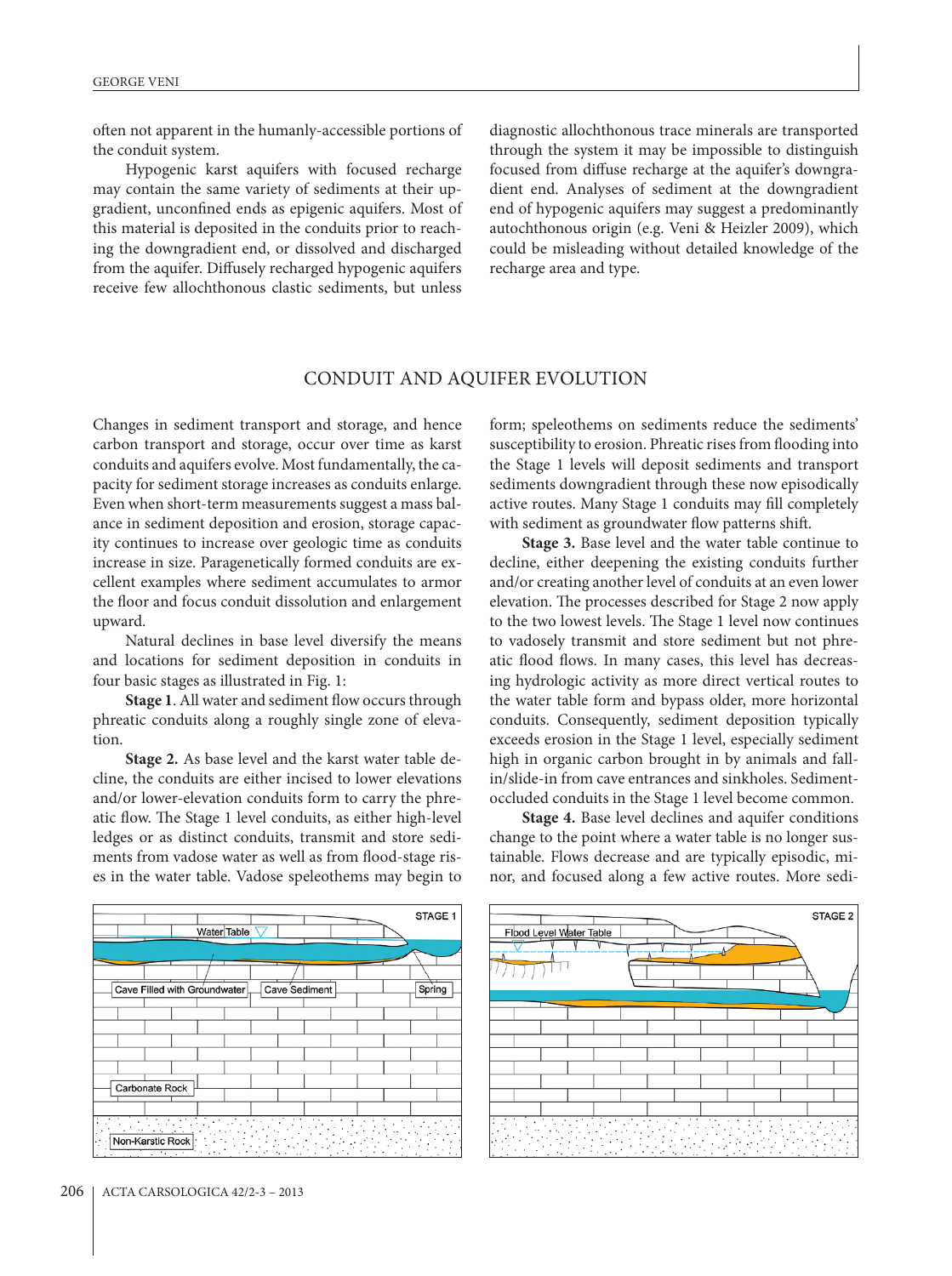

*Fig. 1: Conceptual four-stage model of karst aquifer evolution illustrating increases in sediment storage capacity and depositional patterns as related to conduit development and groundwater flow conditions.* 

ment is deposited than removed through most of the conduit system, with extensive sections of the system potentially filled completely. While primarily a depositional stage, the rate of deposition is relatively slow due to the minor and episodic transport mechanisms of available water, wind, and biota. The sediment is primarily stored in the conduits until the aquifer is hydrologically reactivated by rises in base level or released by denudation of the karst landscape. Mihevc *et al.* (1998) describe examples of sediment-filled caves exposed by landscape denudation.

This four-stage model is deliberately kept simple for conceptual understanding of how conduit evolution affects sediment/carbon transport and storage. Local variations in geology and hydrology will accentuate or diminish various features associated with each stage. They are illustrated in Fig. 1 under epigenic conditions, but similar changes occur in hypogenic aquifers. As water levels decline in hypogenic karst aquifers, comparable stages take place as total storage capacity increases, flow routes are modified, and in sediment and calcite depositional patterns.

#### QUANTIFYING SEDIMENT AND CARBON STORAGE

Critical questions for this paper are how much sediment is stored in karst conduits and what percentage is composed of organic carbon? With the current high level of interest in global carbon balance and searches for carbon sinks to sequester carbon from the atmosphere, only organic carbon plays a notable role in karstic conduit sediments. Karst conduit development and landscape denudation release tremendous volumes of inorganic carbon over geologic time. Groves and Meiman (2001) measured inorganic carbon discharging from the Mammoth Cave System's Logsdon River 25-km<sup>2</sup> drainage basin at an annual rate of 7.8x10<sup>3</sup> (±1.9x10<sup>3</sup>) kg ha<sup>-1</sup>. Only 1% of that total entered the aquifer with recharging water, demonstrating that most is being actively dissolved from the cave walls and/or stored sediment. Only a small amount of this inorganic carbon is recaptured in the karst environment as speleothems in conduits and travertine and tufa at springs. However, while it is so much volumetrically greater than organic carbon, inorganic carbon in karst is of less importance relative to climate change because it is naturally

sequestered in karst aquifers at geologic time scales while organic carbon is produced biologically and released for storage into karst aquifers at far more rapid rates.

Herman et al. (2012) provide a detailed overview of sediment transport studies in karst aquifers and offer an insightful analysis of the role of fluid hydrodynanics. Unfortunately, they do not distinguish between organic and inorganic carbon in the sediments. In fact, few data are available to accurately quantify the amount of organic carbon stored in karst conduit sediments. Most early studies of sediment deposits describe organic components qualitatively as "thin beds," "bones," and/or "black staining" visible in profiles, but do not quantify their volumes (e.g. Davies & Chao 1959; Bramwell 1964). Most published analytical studies of conduit sediments have focused on the mineralogy and either do not analyze for organic carbon or do not report such results (e.g. Gospodarić 1974). Several recent reports examine total and dissolved organic carbon in karst groundwater as tracers and indicators of contamination (e.g. Batiot *et al.* 2003).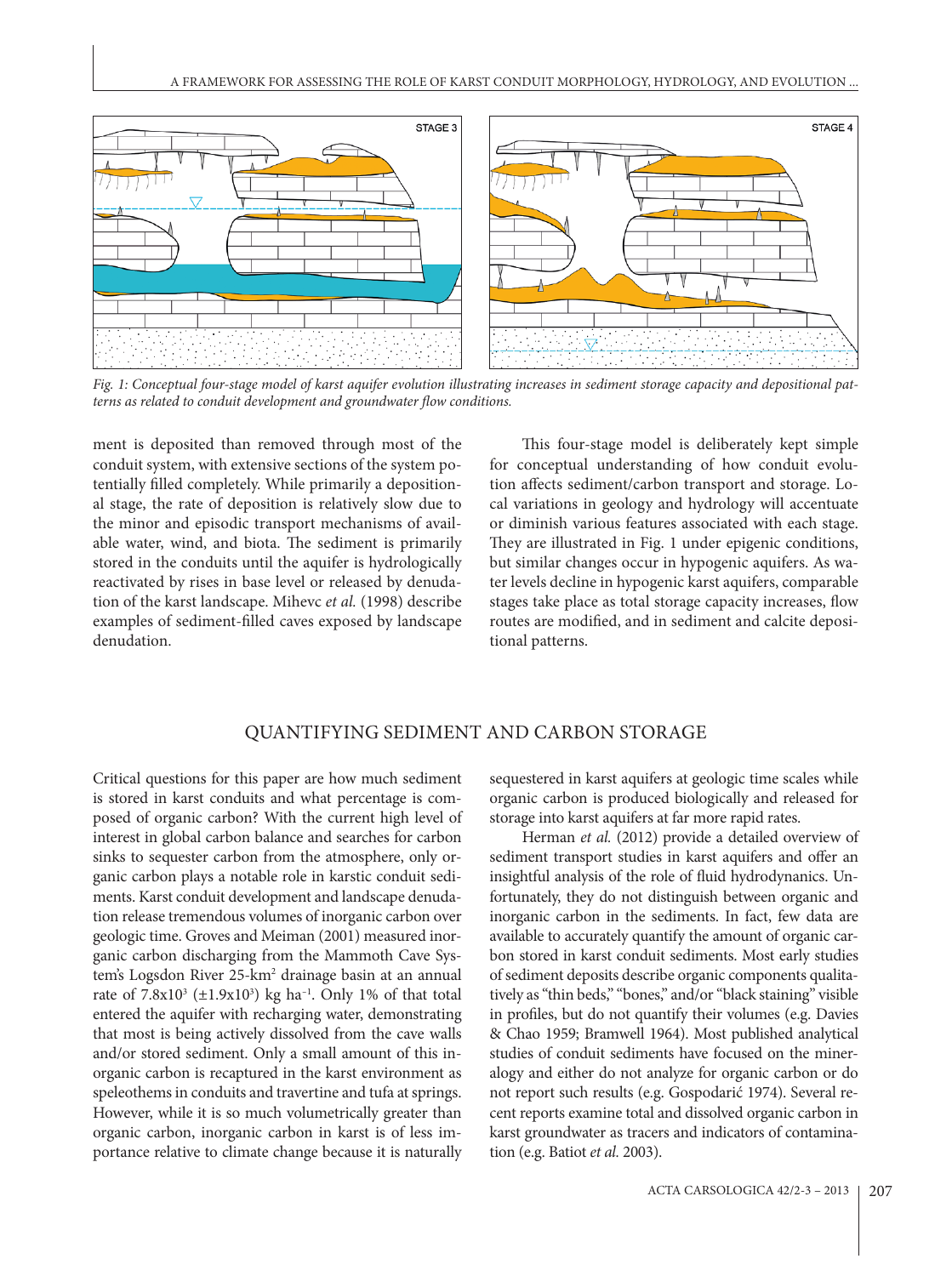However, there are a few studies that quantify the volume of organic carbon. For example, Herman *et al.* (2007) investigated suspended sediment from three karst springs where carbon was found only in trace concentrations. Simon *et al.* (2007) provide a conceptual model for the flow organic carbon through karst aquifers. Studying two caves in temperate climates, one in Europe and the other in North America, they determined that most organic carbon in karst aquifers is dissolved and enters at mean respective rates of 4.36 and 7.67 mg C L−1 for sinking streams and 0.70 and 1.1 C L<sup>-1</sup> for epikarstic drips. These studies and the literature in general suggest that while karstic sediments commonly contain carbonate rock fragments and minerals, organic carbon is less dense and decomposes far more rapidly than inorganic carbon dissolves, and thus is removed and released into the global environment at far more rapid rates.

The modern interest in sediment storage stems from the desire to understand total sediment and carbon stored in karstic conduits and its potential role in the global carbon budget. Unfortunately, an accurate estimate is impossible given the paucity of data and wide margins of error with the available information. In anticipation of better data, and as a guide to which data are critical to obtain, the following equations are proposed for quantifying the volumes:

 $Gcs = Ak x Dk x Vc x Sv$  (eq. 1)

where:

Gcs = global conduit sediment volume

Ak = global karst area

 $Dk$  = average depth of karstification

Vc = average percent of conduit volume

Sv = average percent of conduit volume filled with sediment

and

 $Goc = Gcs \times Co$  (eq. 2)

where:

Goc = global organic carbon in conduit storage Co = average percent of organic carbon in conduits

Despite the few available data, the equations are used below to roughly estimate global sediment and carbon stored in karst aquifers.

Ak equals  $1.7 \times 10^7$  km<sup>2</sup> based on Hollingsworth's (2009) mapping of global carbonate and evaporite karst areas. This should be considered a minimum figure. Hollingsworth recognizes significant evaporite karst areas that could not be included in her study. While she did

map pseudokarst areas, they are not considered here because their caves are not known to accumulate significant sediment volumes and their distribution of caves remains both poorly understood and unquantified. Lastly, Hollingsworth's totals reflect only karst outcrops and do not account for significant karstification of rocks overlain by non-karstic units.

Dk is estimated as 0.2 km as a global average. To date there has been no measured average global thickness of carbonate and evaporite units. The United Nations (2011) reports on the mean thickness of various limestone and dolomite units in Europe as ranging from 150−600 m. While some karstified units are much thinner and thicker, 200 m is suggested as a probable conservative average, not just for bedrock thickness but also as a probably conservative estimate of the thickness of the zone of most significant karstification within those units.

Vc is set at 1.33%. As previously mentioned, Worthington *et al.* (2000) studied four distinct types of unconfined karst aquifers and found conduit porosity ranged from 0.05−2.8%, or an average of 1.33%. Given the broad range of hydrologic conditions those aquifers represent, their average is used as a possibly conservative estimate of global mean potential conduit storage; a qualitative review of the world's karst outcrops suggests that most are similar to the aquifers with higher conduit porosities.

Sv is the least understood value. While conduits are known to span the range of containing effectively no sediment to being totally occluded, most cave sediment studies and observations are made with little or no knowledge of how much of the cave is actually filled. For this study, Sv is proposed as 50%. This may instinctively seem too high a proportion of sediment fill, but that instinct is almost certainly biased from predominantly observing caves that have relatively little fill and are thus accessible. Casual observation of road cuts and quarries in karstified rock around the world suggest that sediment filled conduits are generally as common as open conduits, if not more so.

Calculating the above values with equation 1, the global volume of sediments stored in conduits is estimated roughly as  $2.2 \times 10^4$  km<sup>3</sup>. This figure is potentially very conservative based on conservative estimation of all of the parameters, but this is not assured considering the uncertainty of the data's precision. Taking this a step further, Co is grossly approximated as an average of 1% of the volume of global conduit sediment based on the discussion earlier in this section. Therefore, following equation 2, the estimated total global volume of organic carbon stored as sediments in karst conduits is  $2.2 \times 10^2$  km<sup>3</sup>.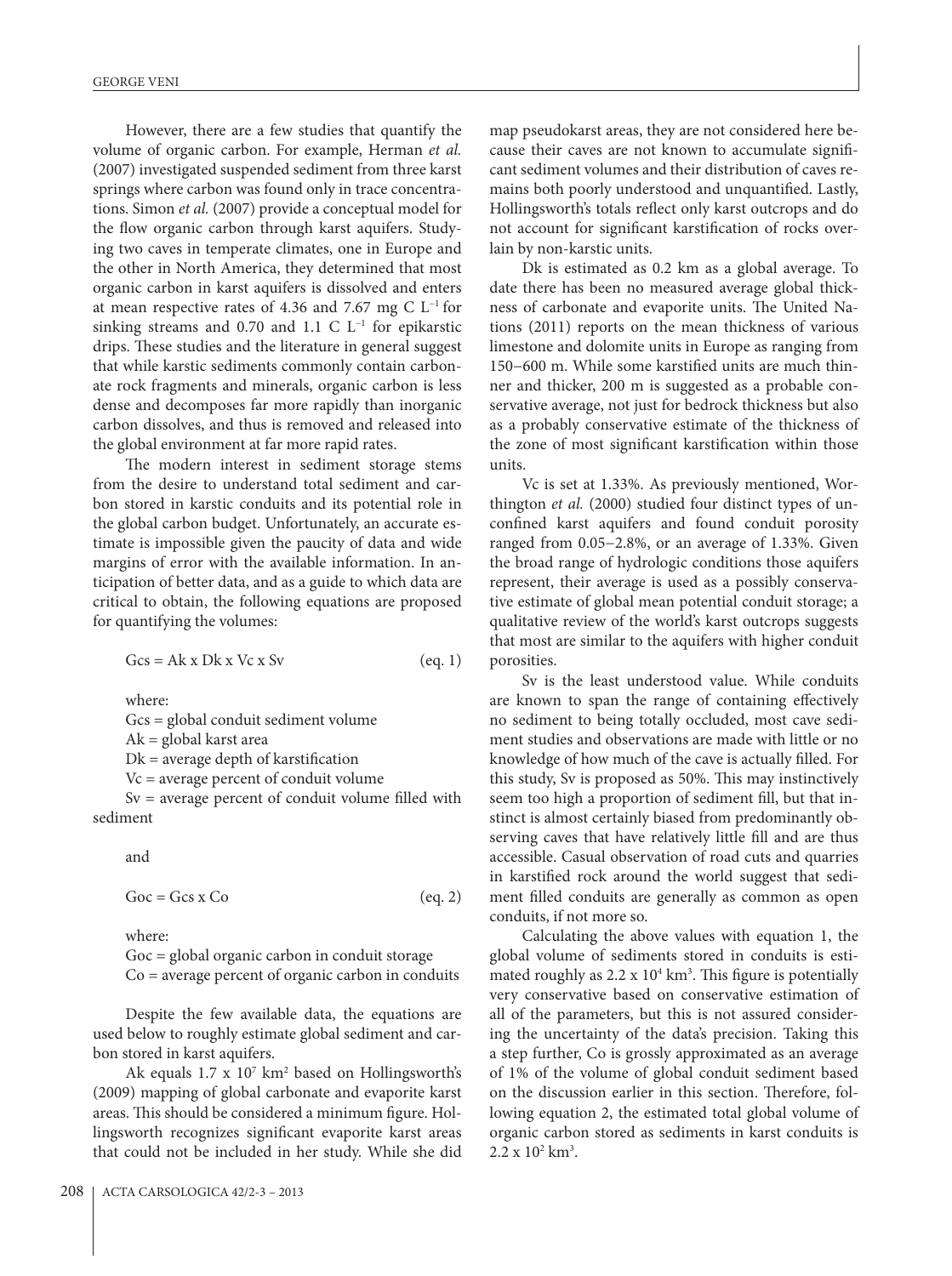How does this potential volume compare to carbon in the global atmosphere? The World Meteorological Organization (2011) estimated that  $3.8 \times 10^9$  metric tons of carbon as carbon dioxide were released into the atmosphere since the onset of the Industrial Revolution in 1750 through 2010. In gas form, as a fraction of carbon dioxide, that totals  $6.5 \times 10^3$  km<sup>3</sup> of carbon. However, organic carbon sediment stored in karst conduits is concentrated in solid form. The density of carbon in

such sediments varies and has not been quantified. However, carbon as graphite has a maximum density probably more than an order of magnitude greater than the density of typical solid organic carbon in cave sediments. Therefore, the volume of organic carbon released into the atmosphere since 1750 is probably approximately equivalent to the volume of organic carbon estimated in the previous paragraph as stored in karst.

#### PALEOKARST: CARBON SOURCE AND SINK

Much of this paper has focused on the movement and often short-term storage of sediment through karst aquifers. However, once hydrological processes become inactive and/or the area buried under other deposited rocks, the sediment could be stored for long periods of geologic time in paleokarst. Perhaps the oldest example is in the Western Transvaal of South Africa with the age of karstification dating to 2.2 Gy (Martini, 1981).

Paleokarst areas occur throughout the world. They are included in this paper's discussion because they are well recognized sources of carbon, much of which is being burned as fuel oil and gas, which are widely considered among the primary factors for climate change as the carbon accumulates in the atmosphere. The reason for addressing them here is to provide a rough framework for the volume of carbon they hold in long-term geologic storage as a contrast to the relatively short-term geologic storage described in the preceding sections.

Many of the world's most productive petroleum reservoirs are paleokarst. Notable examples include the Cretaceous Mishrif Formation in the Persian Gulf region (Farzadi & Hesthammer 2007) and the Ordovician Ellenburger Limestone (Kerans, 1989) and Permian San Andres Dolomite (Craig, 1988) in the Permian Basin of west Texas, USA. However, published global values on hydrocarbons stored in paleokarst seem rare. Schlumberger (2007) reports that carbonate rocks respectively store 60% and 40% of the global oil and gas reserves; they further report that 70% and 90% of respective Middle East oil and natural gas reserves are held within carbonate reservoirs but do not report the actual volumes. Data on hydrocarbon production are more available. As an example, the Permian Basin is one of the world's longest major oil-producing regions and since production began in 1921 through the end of 2012, about 29 billion barrels of oil (4.61 km<sup>3</sup>) have been recovered (Railroad Commission of Texas, 2012), with most yielded from paleokarst. This production figure for this reservoir alone is more than an order of magnitude greater than the total organic carbon stored in modern karst as calculated in the previous section.

A focused and in-depth study is needed to precisely estimate the volume of organic carbon stored in paleokarst, but what purpose would such research serve? Theoretically, much of the volume of oil and natural gas that is removed from paleokarst reservoirs could be replaced by concentrated carbon dioxide for sequestration. Data on the global volume of paleokarst hydrocarbon storage could be used to compare their potential carbon sequestration storage potential relative to other reservoirs. Oil and gas production data from known paleokarst reservoirs, such as the Permian Basin, suggest that the high porosity and permeability of paleokarst, as compared to many fracture and porous media systems, may allow for much faster injection and greater storage capacity per well or unit area. While this hypothesis remains to be tested, unlike the mostly short-term carbon storage in modern, hydrologically active karst systems, sequestration in deeply buried paleokarst would be effectively permanent relative to human history.

## **CONCLUSIONS**

Sediment is a well recognized feature that occupies and fills many karst conduits, but its study is not as common as its appearance. This paper conceptually evaluates sediment occurrence in karst aquifers and finds it a transient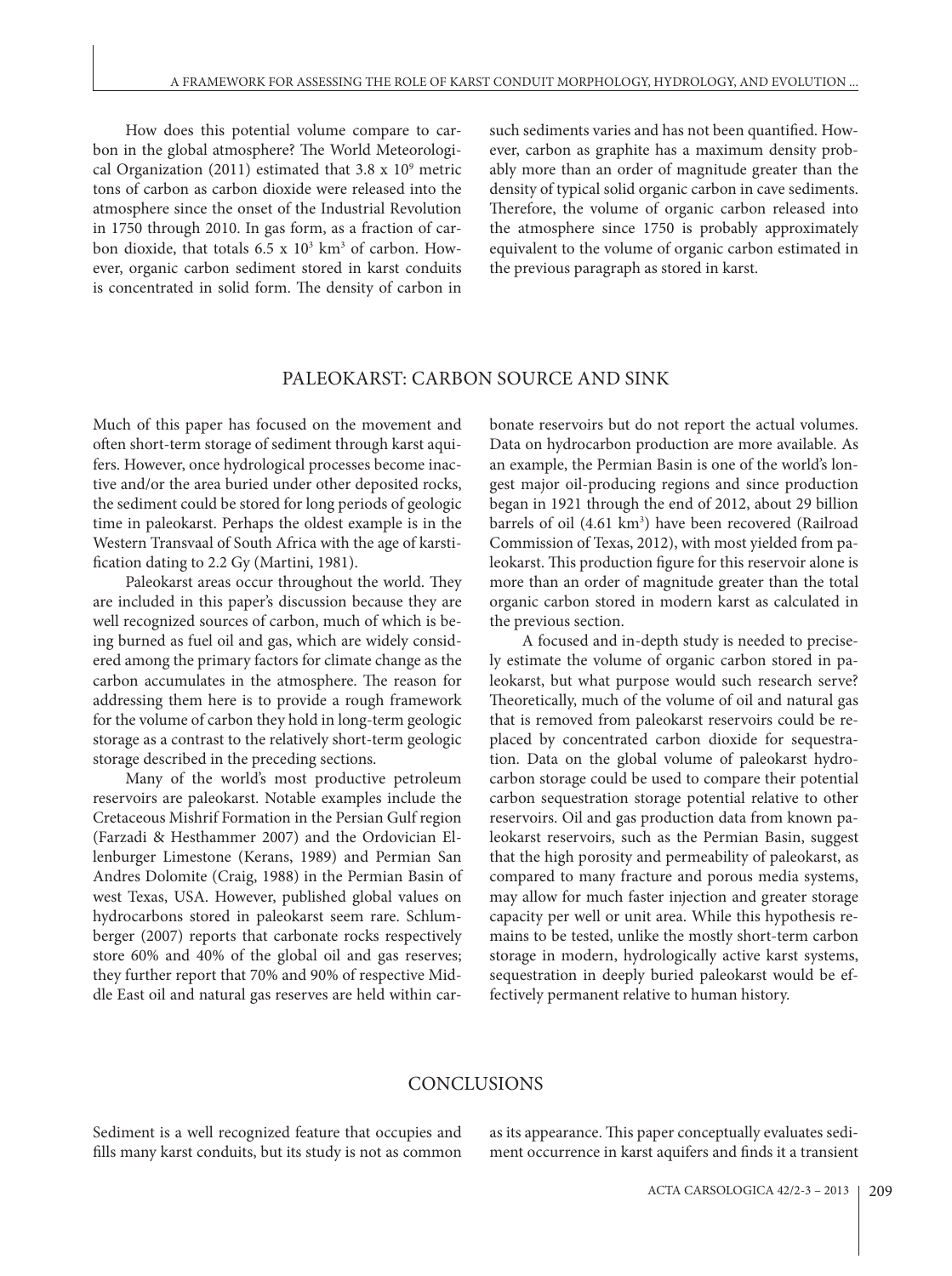material with well over 90% moved through the aquifer over time. The remaining percentage is stored in conduits for long periods, especially as the aquifer evolves and becomes hydrologically inactive, until the aquifer regains sufficient groundwater flow to erode the sediments or until the karstic bedrock and its conduits are removed by landscape denudation.

Maze and multilevel caves have the capacity to store greater volumes of sediment than most other cave types. Equations are proposed, using the area of mapped global karstic outcrops, mean thickness of karstic units, average conduit volume within karst aquifers, estimated fraction of that volume, and its estimate percentage of organic carbon to set a lower limit on the total global conduit sediment at  $2.2 \times 10^4$  km<sup>3</sup> and its total organic carbon content as  $2.2 \times 10^2$  km<sup>3</sup>. This volume of organic carbon is similar to the volume released into the atmosphere since the onset of the Industrial Revolution in 1750. Sediment and carbon volumes were not estimated for paleokarst petroleum reservoirs, but the rate and volume they release oil suggests they may prove excellent reservoirs to efficiently and essentially permanently sequester large volumes of atmospheric carbon dioxide.

#### ACKNOWLEDGEMENTS

The paper was prepared for the *Carbon and Boundaries in Karst Conference* co-organized by the Karst Waters Institute and the National Cave and Karst Research Institute. I appreciate their proposing that thought-provoking subject, which prompted this paper. Discussions with and information provided by Drs. Derek Ford and William White during and after the conference proved helpful. I especially thank Dr. E. Calvin Alexander Jr. for his careful review and insightful comments on the manuscript.

#### REFERENCES

- Batiot, C., Emblanch, C. & B. Blavou, 2003: Total Organic Carbon (TOC) and magnesium (Mg2+): two complementary tracers of residence time in karstic systems.- Comptes Rendus Geoscience, 335, 2, 205−214.
- Bosch, R.F. & W.B. White, 2004: Lithofacies and transport of clastic sediments in karstic aquifers.- In: Sasowsky, I.D. & J. Mylroie (eds.) *Studies of Cave Sediments – Physical and Chemical Records of Paleoclimate,* Klewer Academic/Plenum Publishers, pp. 1−22, New York.
- Bottrell, S., Hardwick, P. & J. Gunn, 1999: Sediment dynamics in the Castleton Karst, Derbyshire, United Kingdom.- Earth Surface Processes and Landforms, 24, 745−759.
- Bramwell, D., 1964: The excavations at Elder Bush Cave, Wetton, Staffordshire.- North Staffordshire Journal of Field Studies, 4, 46−60.
- Collier, C.R. & R.F. Flint, 1964: Fluvial Sedimentation in Mammoth Cave, Kentucky. US Geological Survey Professional Paper 475−D, 141−143.
- Craig, D.H., 1988: Caves and other features of Permian karst in San Andres Dolomite, Yates Field reservoir, west Texas.- In: James, N.P. & P.W. Choquette (eds.) *Paleokarst*, Springer-Verlag, pp. 342−363, New York.
- Davies, W.F. & E.C.T. Chao, 1959: Report on the Sediments in Mammoth Cave, Kentucky.- U.S. Geological Survey Administrative Report to the U.S. National Park Service, Washington.
- Farzadi, P. & J. Hesthammer, 2007: Diagnosis of the Upper Cretaceous palaeokarst and turbidite systems from the Iranian Persian Gulf using volume-based multiple seismic attribute analysis and pattern recognition.- Petroleum Geoscience, 13, 227−240.
- Ford, T.D., 2001: Sediments in Caves.- BCRA Cave Studies No. 9, Derbyshire.
- Gillieson, D., 2004: Sediments: Allochthonous Clastic.- In: Gunn, J. (ed.), *Encyclopedia of Caves and Karst*, Fitzroy Dearborn, pp. 633−634, New York.
- Gospodarić, R., 1974: Fluvial sediments in Krizna Jama.- Acta Carsologica, 4, 327−366.